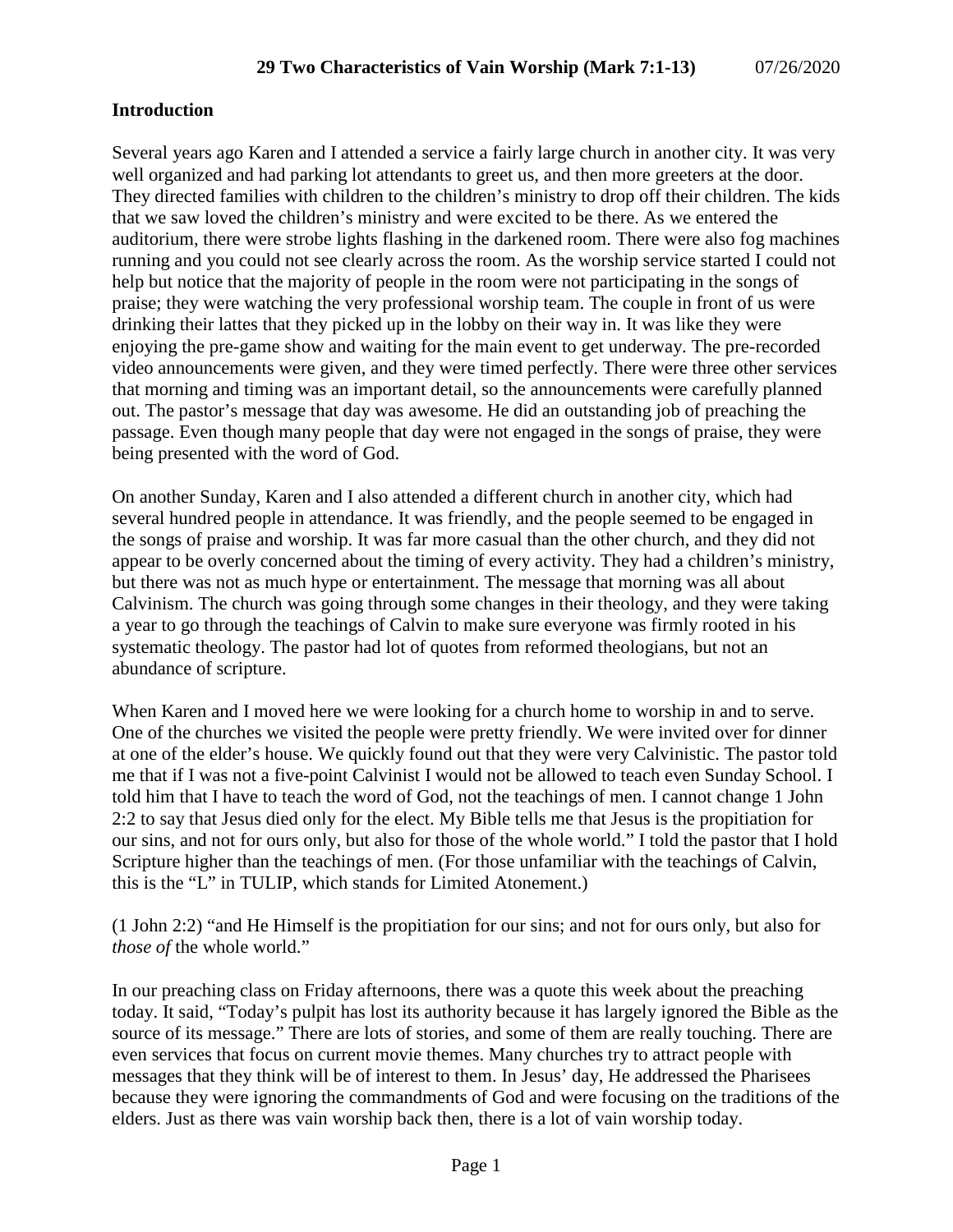Why do I bring up these three church services that Karen and I attended? I bring them up to say that the passage today in Mark 7:1-13 is very relevant to the church today. In our passage, some Pharisees had come up from Jerusalem and they asked Jesus why His disciples were eating their bread with impure hands. They had not washed their hands according to the tradition of the elders. Jesus responded to them about the various teachings of men, like the washing of cups, pitchers, and pots. Then, He quoted from the prophet, Isaiah, about how the people honor God with their lips but their heart was far from God. They were worshiping in vain, teaching as doctrines the precepts of men. They were neglecting the commandment of God and holding to the tradition of men. Then, Jesus gave an example of how they set aside the commandment of God to honor their parents through one of their traditions. He ended by saying, "and you do many things like that." In the church today, there are many religious people who attend services. They are there physically, but their hearts are far from God. There are other places that are teaching the doctrines of men, but are not teaching the commandments of God.

This passage is not only relevant, but it is foundational. In Hebrews 6, we are given six foundational teachings. The first is repentance from dead works. The second is faith toward God. The third is instructions about washings. The fourth is laying on of hands. The fifth is the resurrection from the dead. The sixth and final foundational teaching is eternal judgment. Our text today mentions this third foundational teaching, the washing of cups, pitchers and pots. God thought that this was a foundational teaching that the New Testament church needed to have a firm grip on. Paul and the early church had to wrestle with this on a regular basis. Our passage today is both relevant and extremely important.

(Heb 6:1-2) "Therefore leaving the elementary teaching about the Christ, let us press on to maturity, not laying again a foundation of repentance from dead works and of faith toward God, {2} of instruction about washings and laying on of hands, and the resurrection of the dead and eternal judgment."

This morning we will look at two characteristics of vain worship. We will see that vain worship is that which is merely outward, and does not come from the heart. Second, we will see that vain worship is through traditions based on the teachings of men, rather than the commandments of God. Finally, we will look at some specific applications for us. Let's read our text for today.

# **Two Characteristics of Vain Worship**

- 1. Vain Worship Is Not From the heart (lip service)
- 2. Vain Worship is based on the traditions of men (based on the teachings of men)

(Mark 7:1-13) "The Pharisees and some of the scribes gathered around Him when they had come from Jerusalem, {2} and had seen that some of His disciples were eating their bread with impure hands, that is, unwashed. {3} (For the Pharisees and all the Jews do not eat unless they carefully wash their hands, *thus* observing the traditions of the elders; {4} and *when they come* from the market place, they do not eat unless they cleanse themselves; and there are many other things which they have received in order to observe, such as the washing of cups and pitchers and copper pots.) {5} The Pharisees and the scribes asked Him, "Why do Your disciples not walk according to the tradition of the elders, but eat their bread with impure hands?" {6} And He said to them, "Rightly did Isaiah prophesy of you hypocrites, as it is written: 'THIS PEOPLE HONORS ME WITH THEIR LIPS, BUT THEIR HEART IS FAR AWAY FROM ME. {7} 'BUT IN VAIN DO THEY WORSHIP ME, TEACHING AS DOCTRINES THE PRECEPTS OF MEN.' {8} "Neglecting the commandment of God, you hold to the tradition of men." {9} He was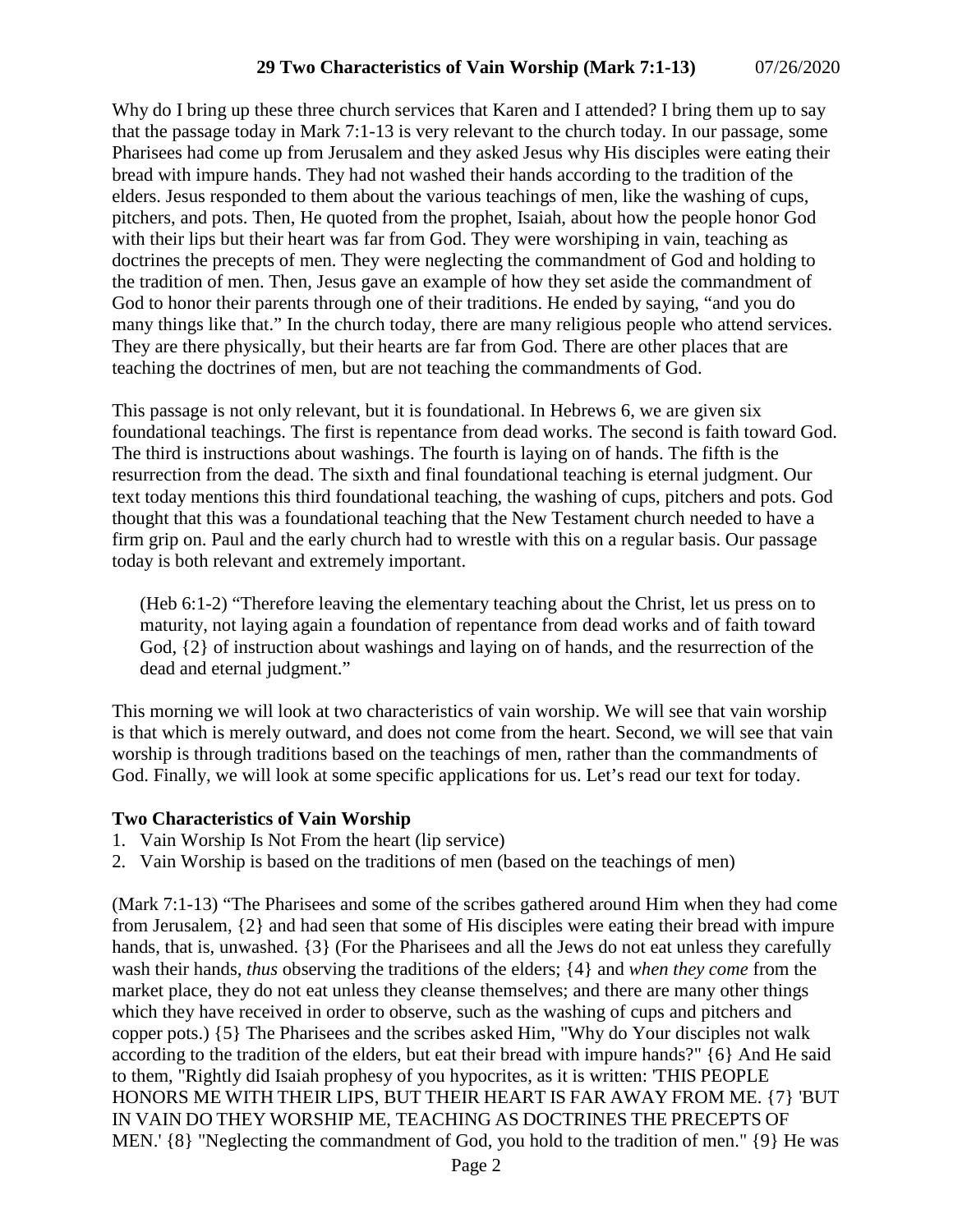also saying to them, "You are experts at setting aside the commandment of God in order to keep your tradition. {10} "For Moses said, 'HONOR YOUR FATHER AND YOUR MOTHER'; and, 'HE WHO SPEAKS EVIL OF FATHER OR MOTHER, IS TO BE PUT TO DEATH'; {11} but you say, 'If a man says to *his* father or *his* mother, whatever I have that would help you is Corban (that is to say, given *to God*),' {12} you no longer permit him to do anything for *his* father or *his* mother; {13} *thus* invalidating the word of God by your tradition which you have handed down; and you do many things such as that."

#### **1. Vain Worship Is Not From the Heart**

Some Pharisees and scribes had come up from Jerusalem and find fault with Jesus' disciples. This was not their first time to find fault. In Mark 2:1-12 Jesus had just forgiven a paralytic of his sins and they reasoned in their hearts that Jesus was blaspheming. Jesus confronted them and then healed the paralytic, telling him to pick up his pallet and go home.

In Mark 2:16, the Pharisees and scribes saw Jesus eating and drinking with tax collectors and sinners, they found fault with Him about that. He told them that He came to call sinners, not the righteous.

In Mark 2:18, they found fault with Him because His disciples were not fasting.

In Mark 2:23-28, they found fault with Him because His disciples were passing through the grain fields and picked some heads of grain and ate them. They accused His disciples of breaking the Sabbath. Jesus explained the Sabbath was for man, not man for the Sabbath.

In Mark 3:1-6, Jesus healed a man with a withered hand, and they found fault with Him. Mark records in verse 2, "They were watching Him to see if He would heal him on the Sabbath, so that they might accuse Him." In verse six, "The Pharisees went out and immediately began conspiring with the Herodians against Him, as to how they might destroy Him." These Pharisees and scribes were looking for opportunities to accuse Jesus and to destroy Him. They had not come up from Jerusalem to seek the Messiah.

In Mark 3:22, the scribes accused Jesus of being possessed by Beelzebul, and casting out demons by the ruler of the demons. The scribes were vicious in their attacks, and their attacks were not even logically sound. Jesus said that a kingdom divided would not stand. In other words, Satan would not be casting out his own demons.

Jesus has just done his biggest miracle yet. He had supernaturally fed 25,000 or more people with two fish and five loaves. All these people had personally experienced this miracle. The crowds wanted to take Him by force and make Him king. His fame and popularity was increasing, and the Pharisees are jealous and looking for any way possible to destroy Him. At His trial before Pilate, Matthew records that he knew they had handed Jesus over because of envy. It was not because of His wrongdoing. They were full of envy. So, some of them came up from Jerusalem to look for an opportunity to accuse and destroy. And, they found an opportunity. They observed that Jesus' disciples had not ceremoniously washed their hands. The disciples were aware of basic cleanliness and the importance of washing your hands. This is not about eating food with dirty hands. The Pharisees had come up with specific laws about how to wash your hands, and the disciples had not followed the Pharisaical laws about cleansing your hands.

(Matt 27:18) "For he knew that because of envy they had handed Him over."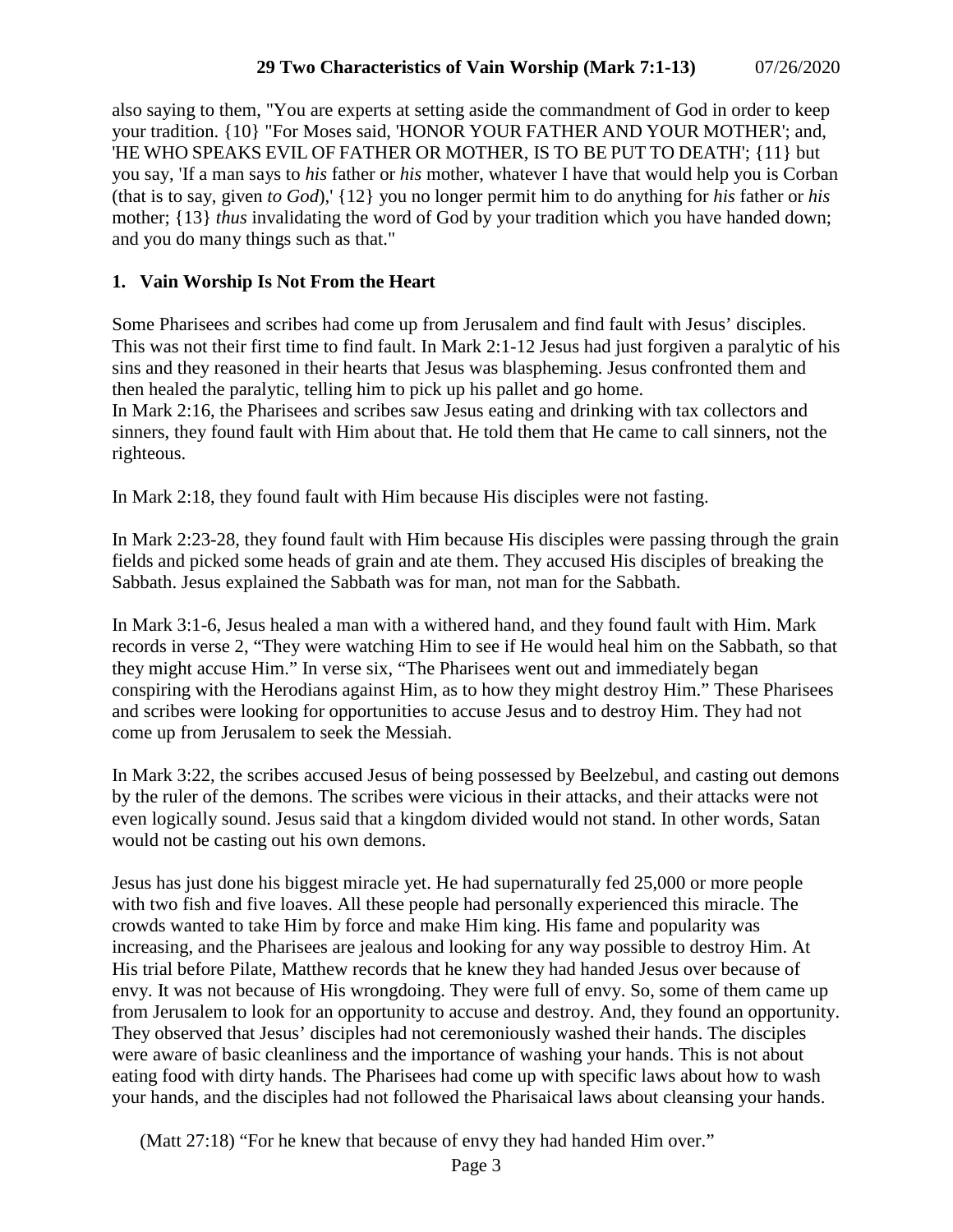Mark goes on to record that according to the tradition of the elders, they did not eat unless they cleanse themselves first. They also had to wash their cups, pitchers, and pots. These were laws that the elders, scribes and pharisees had come up with that went way beyond God's laws. In 200 A.D., which is not too long after Jesus' life, a certain Rabbi by the name of Jehuda put together all the laws and materials on the cleansing of cups, pots, and pitchers, and these books became known as the Mishnah. There were thirty chapters in the Mishnah just on how to ceremoniously cleanse pots and pans. There was another whole volume with laws about cleansing your hands and fists. I don't know how many chapters were in that volume, but there were lots of laws on the cleansing of hands. The Pharisees had a lot of ceremonial laws.

Jesus responds to the Pharisees and scribes by saying, "Rightly did Isaiah prophesy of you hypocrites, as it is written, "This people honors Me with their lips, but their heart is far away from Me. But in vain do they worship Me, teaching as doctrines the precepts of men." This is a quote from Isaiah 29:13, and God also said that "their reverence for Me consists of tradition learned by rote." These man-made laws became traditions that were passed down. The Pharisees and scribes were doing these religious things, but their hearts were far from God. In Isaiah 1:10-20, God likens the Jewish people to Sodom and Gomorrah. In other words, their sins had come up to God and He had had enough of it. He told them that He had no pleasure in their sacrifices of bulls, lambs and goats. He said their offerings were worthless. Their incense was an abomination. God hated their celebrations of the new moon and sabbath. These feasts had become a burden to God and He was weary of them.

(Isa 1:10-15) "Hear the word of the LORD, You rulers of Sodom; Give ear to the instruction of our God, You people of Gomorrah. {11} What are your multiplied sacrifices to Me?" Says the LORD. "I have had enough of burnt offerings of rams and the fat of fed cattle; And I take no pleasure in the blood of bulls, lambs or goats. {12} When you come to appear before Me, Who requires of you this trampling of My courts? {13} Bring your worthless offerings no longer, Incense is an abomination to Me. New moon and sabbath, the calling of assemblies— I cannot endure iniquity and the solemn assembly. {14} I hate your new moon *festivals* and your appointed feasts, they have become a burden to Me; I am weary of bearing *them.* {15} So when you spread out your hands *in prayer,* I will hide My eyes from you; yes, even though you multiply prayers, I will not listen. Your hands are covered with blood."

God gave the remedy through Isaiah. He told them to repent. He told them to wash themselves, and make themselves clean. He was not talking about ceremonial cleansing of pots and pitchers. God was talking about cleansing themselves of their sins. He said, "Remove the evil of your deeds from My sight. Cease to do evil. Learn to do good. Seek justice. Reprove the ruthless. Defend the orphan. Plead for the widow." Then God added, "Come now, and let us reason together, though your sins are as scarlet, they will be white as snow. Though they are red like crimson, they will be like wool." God wanted their hearts to be cleansed. Worship that does not come out of a clean heart is vain worship.

(Isa 1:16-20) "Wash yourselves, make yourselves clean; remove the evil of your deeds from My sight. Cease to do evil, {17} learn to do good; seek justice, reprove the ruthless, defend the orphan, plead for the widow. {18} Come now, and let us reason together," says the LORD, "Though your sins are as scarlet, they will be as white as snow; though they are red like crimson, they will be like wool. {19} If you consent and obey, you will eat the best of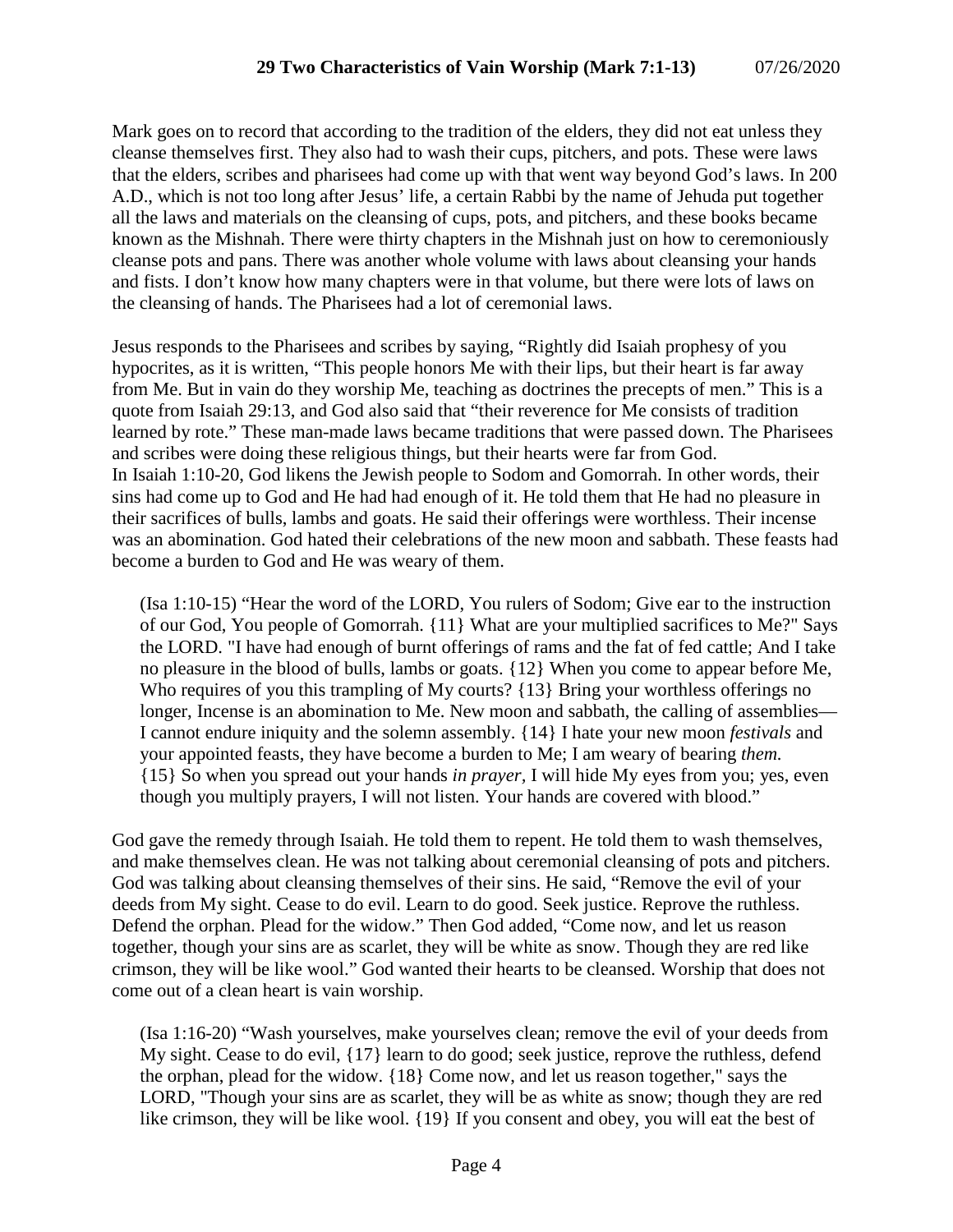the land; {20} but if you refuse and rebel, you will be devoured by the sword." Truly, the mouth of the LORD has spoken."

In Psalm 51, which is also known as the Penitent Psalm, David is repenting of his sins, and he asked God to wash him whiter than the snow, and to blot out all his iniquities. He asked God to create in him a clean heart. David said, "For You do not delight in sacrifice…You are not pleased with burnt offering. The sacrifices of God are a broken spirit; a broken and contrite heart, O God, You will not despise." David knew that anything sacrificed to God out of a wicked heart was not a pleasing sacrifice.

(Ps 51:7-17) "Purify me with hyssop, and I shall be clean; Wash me, and I shall be whiter than snow. {8} Make me to hear joy and gladness, Let the bones which You have broken rejoice. {9} Hide Your face from my sins and blot out all my iniquities. {10} Create in me a clean heart, O God, and renew a steadfast spirit within me….{16} For You do not delight in sacrifice, otherwise I would give it; You are not pleased with burnt offering. {17} The sacrifices of God are a broken spirit; a broken and a contrite heart, O God, You will not despise."

In Psalm 50, God had another word about presenting sacrifices to Him. He said, "{7} Hear, O My people, and I will speak; O Israel, I will testify against you; I am your God, your God. I do not reprove you for your sacrifices…{22} Now consider this, you who forget God, or I will tear you in pieces, and there will be none to deliver. He who offers a sacrifice of thanksgiving honors Me; and to him who orders his way aright I shall show the salvation of God." God wanted them to worship Him with a pure heart and a grateful heart. Worshiping God was not about the bulls and goats; it was about worshiping Him with their whole heart.

In Deuteronomy 6:4-5, Moses wrote that we are to love the Lord our God with all our heart and with all our soul and with all our might. We are to worship God with our whole heart, and with our whole life. The Pharisees had all these outward things they were doing, but their hearts were far away from God.

(Deut 6:4-5) "Hear, O Israel! The LORD is our God, the LORD is one! {5} You shall love the LORD your God with all your heart and with all your soul and with all your might."

Jesus called them hypocrites. This was not the only time that Jesus came down hard on the religious leaders. He was full of compassion for sinners, but He came down hard on the religious leaders because of their hypocrisy. In the Sermon on the Mount, He came down hard on their hypocrisy. They gave to the poor to be seen and honored by men (Matt 6:2). They prayed in public so that they could be seen by men (Matt 6:5). They fasted to be seen by men (Matt 6:16). In Matthew 23, He gave seven woes to the Pharisees and scribes. He said that they cleaned the outside of the cup and of the dish, but inside they are full of robbery and self-indulgence (Matt 23:25). He told them they were whitewashed tombs which on the outside appear beautiful, but inside they are full of dead men's bones and all uncleanness (Matt 23:27). The Pharisees gave the appearance of being righteous, but they were full of evil and uncleaness. They were hypocrites. Their worship was in vain because it was not from a clean heart. Their worship was all external and outward. It was seen by men, but because it was not from the heart it was vain.

The church can learn a lot about worship from this. The church is full of sin and uncleanness. The statistics are sobering. Pornography, fornication, adultery, cheating on taxes, homosexuality,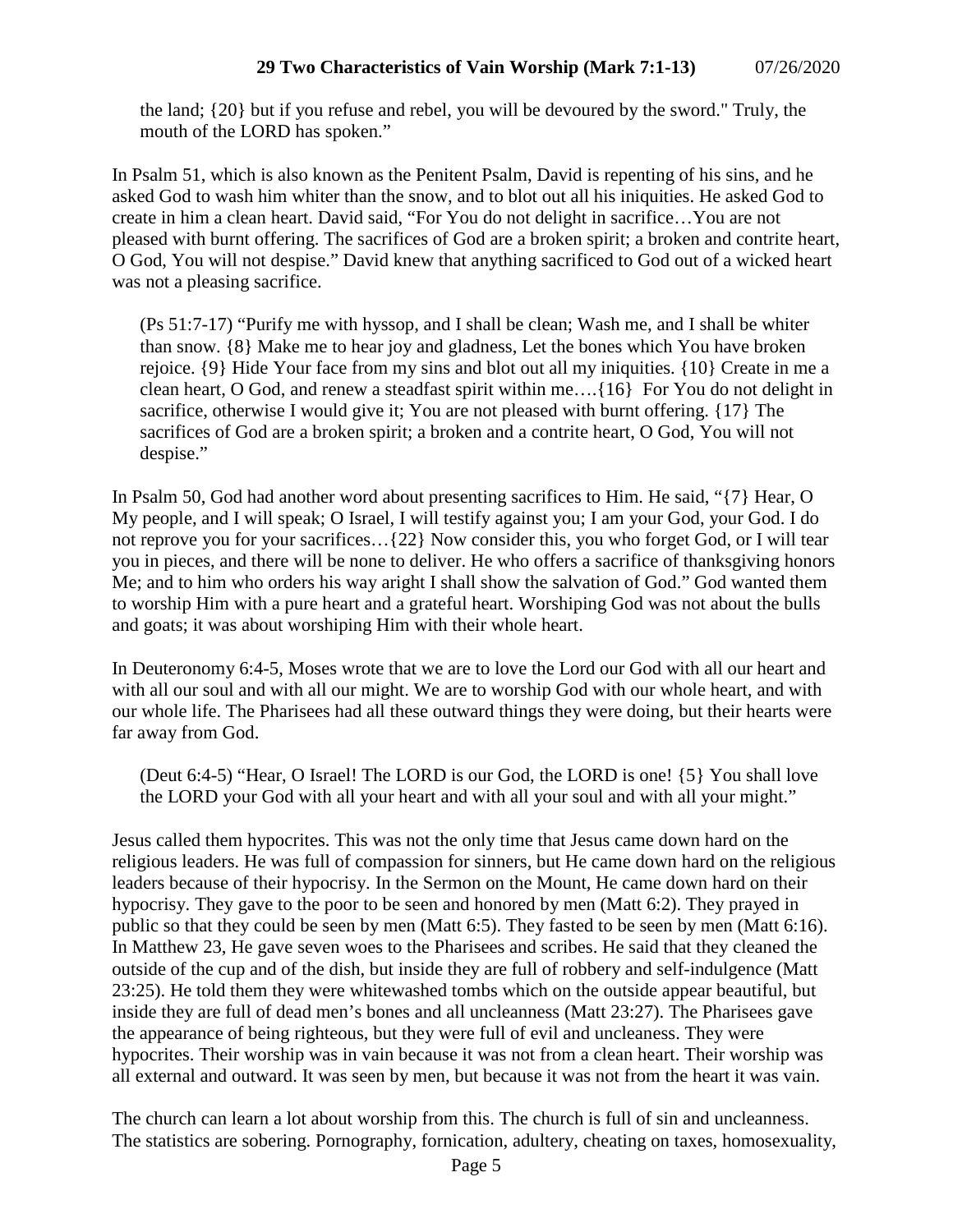and a host of other sinful patterns are prevalent in the church. Yet, we come to church, and do our religious duty and appear to be righteous. Jesus told us that if we our brother had something against us, we were to lay down our offering and first be reconciled to our brother, and then we were to come back and present our offering. Our worship cannot just be outward activities; it needs to come from our hearts.

(Matt 5:23-24) "Therefore if you are presenting your offering at the altar, and there remember that your brother has something against you, {24} leave your offering there before the altar and go; first be reconciled to your brother, and then come and present your offering."

He said in Psalm 96:9, "Worship the Lord in holy attire…" Our theology and song in church today is "Come, come as you are and worship." God says to get right before Him and to order your way aright. God says to repent and let your sins be washed away. He does not despise a broken and contrite heart. God says to get reconciled with your brother and then come worship. We don't go to church the way we are. Worship comes from the heart and we need to have our hearts right. The hearts of the Pharisees were not right, so their worship was in vain.

# **2. Worship that Is Based on the Traditions of Men**

In our text today, Mark uses the word, "tradition," five times. In verse three in describing how they washed their hands, they were observing the traditions of the elders. In verse five, the Pharisees and scribes asked Jesus why His disciples did not walk according to the tradition of the elders. In verse eight, Jesus said, "Neglecting the commandment of God, you hold to the tradition of men." In verse nine, He said, You are experts at setting aside the commandment of God in order to keep your tradition. In verse thirteen, He said that they were invalidating the word of God by their traditions which were handed down.

- (Mark 7:3) "(For the Pharisees and all the Jews do not eat unless they carefully wash their hands, *thus* observing the **traditions** of the elders;"
- (Mark 7:5) "The Pharisees and the scribes \*asked Him, "Why do Your disciples not walk according to the **tradition** of the elders, but eat their bread with impure hands?"
- (Mark 7:8) "Neglecting the commandment of God, you hold to the **tradition** of men."
- (Mark 7:9) "He was also saying to them, "You are experts at setting aside the commandment of God in order to keep your **tradition**."
- (Mark 7:13) "*thus* invalidating the word of God by your **tradition** which you have handed down; and you do many things such as that."

There is nothing wrong with traditions. Paul praised the Corinthians because they held firmly to the traditions that he had delivered to them. There were apparently some great traditions that he passed down to them.

(1 Cor 11:2) "Now I praise you because you remember me in everything and hold firmly to the traditions, just as I delivered them to you."

In 2 Thessalonians 2:15, Paul exhorted the brethren to stand firm and hold to the traditions which he had taught them by word of mouth or by letter. Paul is not talking about the traditions of the elders. There were some good traditions that he had taught them and they were encouraged to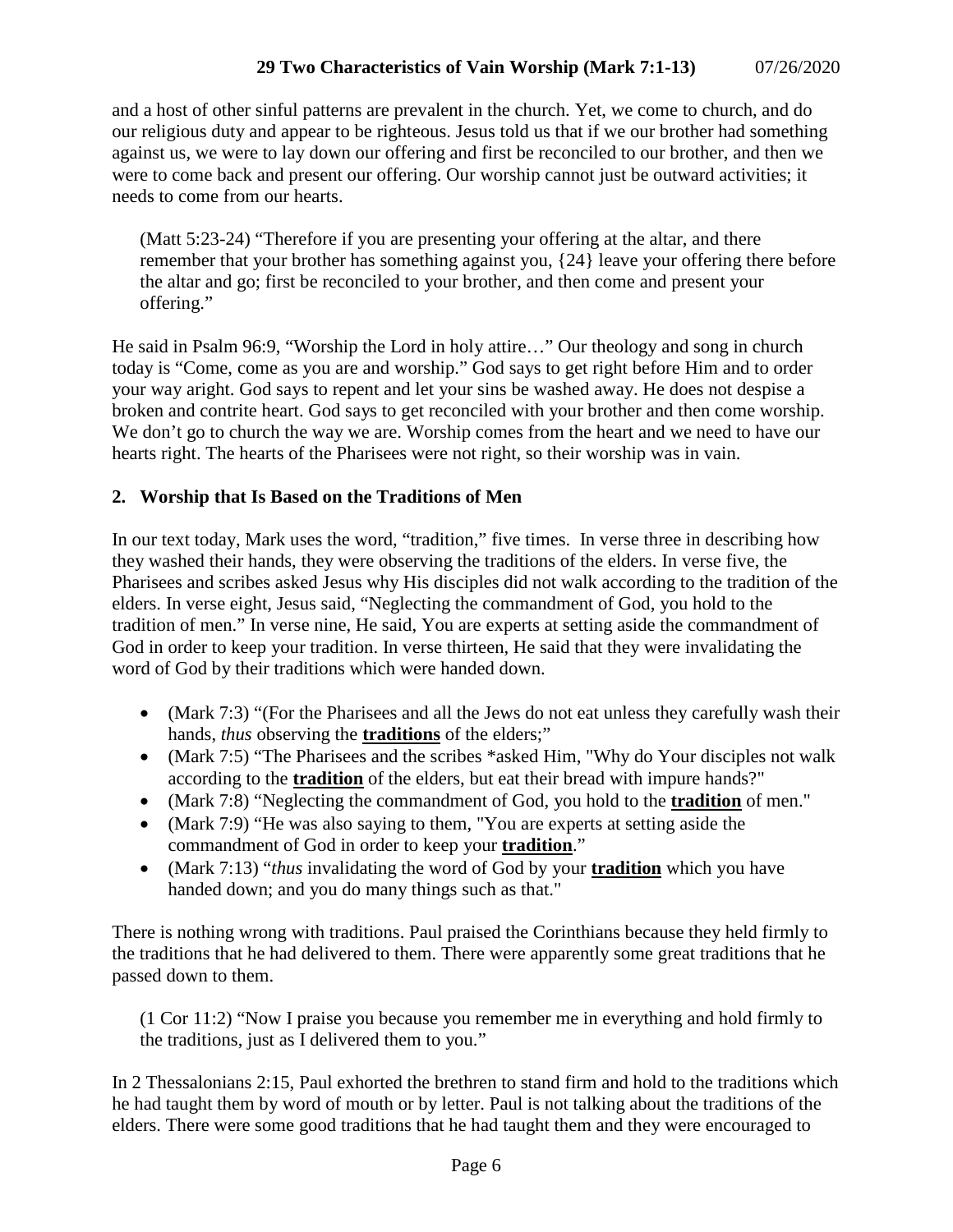walk in them. Some of the traditions had to do with living holy lives. In 2 Thessalonians 3:6, Paul commanded them to keep away from every brother who leads an unruly life and not according to the tradition that they had received from him. So, whatever traditions these were, they pertained to living holy lives.

(2 Thess 2:15) "So then, brethren, stand firm and hold to the traditions which you were taught, whether by word *of mouth* or by letter from us."

(2 Thess 3:6) "Now we command you, brethren, in the name of our Lord Jesus Christ, that you keep away from every brother who leads an unruly life and not according to the tradition which you received from us."

Paul was very aware of the difference in good and bad traditions. He told the Galatians that before he was saved, he was advancing in Judaism beyond many of his contemporaries because he was extremely zealous of his ancestral traditions. In his life as a Pharisee, Paul was wrapped up in these same traditions of men that Jesus was confronting the Pharisees. As a believer and an apostle, Paul warned the Colossians not to be taken captive through philosophy and empty deception, according to the tradition of men, according to the elementary principles of the world, rather than according to Christ (Colossians 2:8). There is a clear distinction between these ancestral traditions and the traditions of Christ. The difference is clearly defined by Jesus. He contrasted the commandments of God with the traditions of men. Any tradition that contradicts the commandments of God is vain worship. We have to be very careful about the traditions that we keep.

(Gal 1:14) "and I was advancing in Judaism beyond many of my contemporaries among my countrymen, being more extremely zealous for my ancestral traditions."

(Col 2:8) "See to it that no one takes you captive through philosophy and empty deception, according to the tradition of men, according to the elementary principles of the world, rather than according to Christ."

Jesus gave one example of their traditions, and it related to the honoring our father and mother. The commandment to honor our father and mother was given in Exodus 20:12. In Exodus 21:17, God said that "He who speaks evil of his father or mother, let him be put to death." Obviously, honoring your parents is important to God. The Pharisees and scribes had come up with a tradition where you could declare that your money was "Corban," which meant it was dedicated to God. If their parents were needy, they were freed from spending their money on taking care of them, because it was promised to God. When they declared their money as Corban, they did not have to put it in the tithe box; they retained possession of it, and had freedom to use it for a number of things, but it gave them a great excuse from not helping their parents or other needy people. Declaring something Corban made you look spiritual while not giving to help anyone.

(Ex 20:12) "Honor your father and your mother, that your days may be prolonged in the land which the LORD your God gives you."

(Ex 21:17) "He who curses his father or his mother shall surely be put to death."

Mark concludes with a remark that they do many things such as that. They had many traditions and laws that invalidated the word of God. These Pharisees valued these traditions more than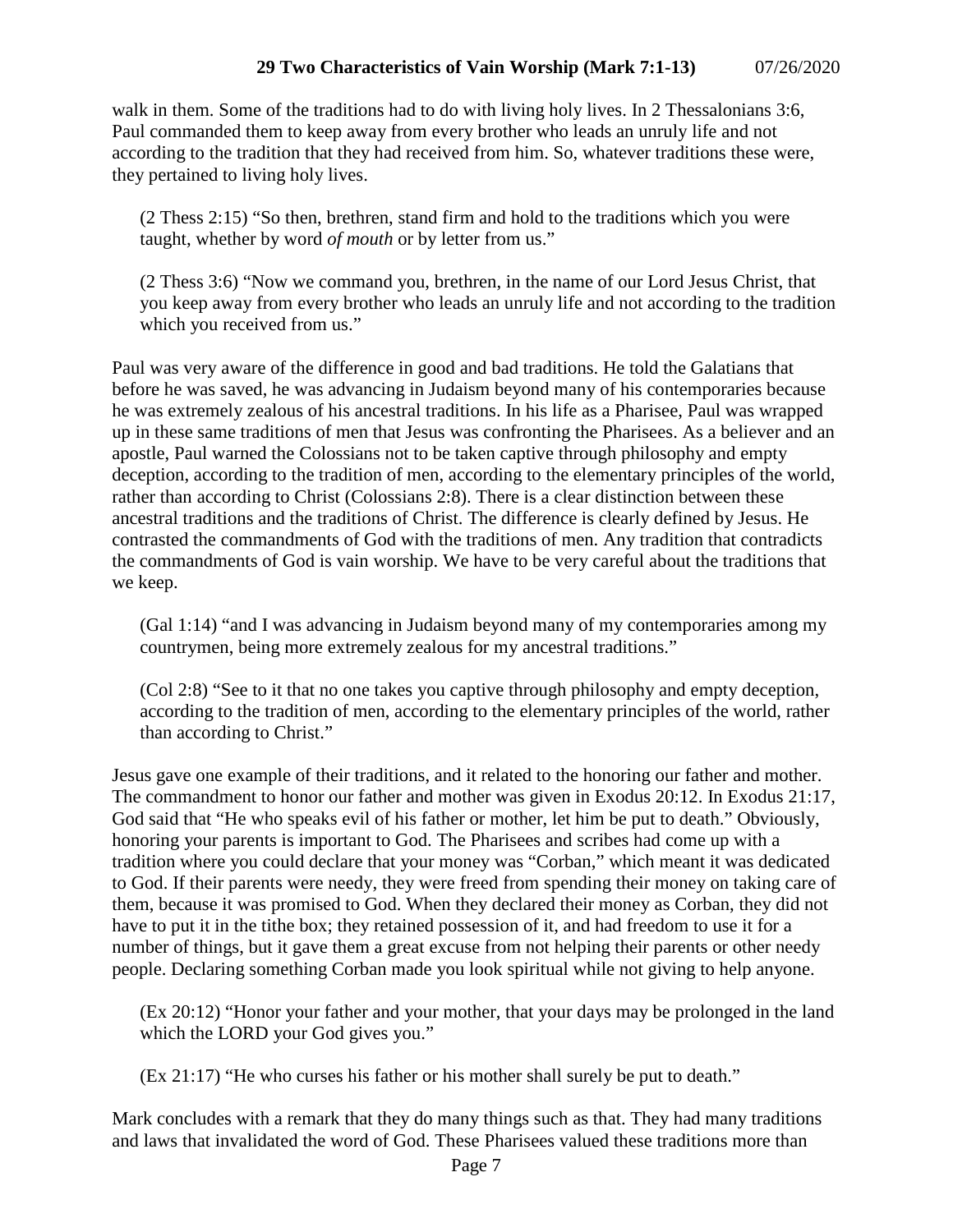God's Word. We have to be careful that we do not fall into the same things. As a teacher, I want to study and teach the Word of God to others. I want to help them understand and apply the Scriptures to their lives. But, we have to be careful about elevating my teaching or any other teaching of a man above the Scriptures. I tell people that the Scriptures are always true. I may not understand them, but it is my lack of understanding, not an error in the Scriptures. We have to have a high regard of the Scriptures.

(Mark 7:13) "*thus* invalidating the word of God by your tradition which you have handed down; and you do many things such as that."

One of the last things that God spoke to us in the Bible is in Revelation 22:18-19. He tells us that we are not to add to the Scriptures and we are not to take away from the words of this prophecy. We have to be very careful not to add or take away anything from the Scriptures. We must be careful that we do not teach things that invalidate the word of God. The early reformists understood this. They had five solas, and one of these was sola scriptura. Sola scriptura means "scripture must govern over church traditions and interpretations which are themselves held to be subject to scripture. All church traditions, creeds, and teachings must be in unity with the teachings of scripture as the divinely inspired Word of God."

(Rev 22:18-19) "I testify to everyone who hears the words of the prophecy of this book: if anyone adds to them, God will add to him the plagues which are written in this book; {19} and if anyone takes away from the words of the book of this prophecy, God will take away his part from the tree of life and from the holy city, which are written in this book."

This is partially based on 2 Timothy 3:16-17, which states that "All Scripture is inspired by God and profitable for teaching, for reproof, for correction, for training in righteousness." You will find this as the first thing mentioned in our statement of faith on our website. We believe in the authority of the scriptures. Everything we do must fall in line with the Scriptures.

(2 Tim 3:16) "All Scripture is inspired by God and profitable for teaching, for reproof, for correction, for training in righteousness;"

### **Conclusion and Applications**

Jesus responded to the accusations against His disciples by rebuking the Pharisees for their vain religion. Their religion was about looking spiritual to others, and it was not from the heart. Second, they had invalidated God's commands with their own traditions.

This morning, we are going to close with a tradition. This tradition was established by Christ at the Last Supper. In Luke 22: 19, after sharing the cup and bread with His disciples, He said, "This is My body which is given for you; do this in remembrance of Me." The disciples understood that they were to keep doing this as a remembrance of what Jesus was going to do for us. He was going to be arrested and crucified right after sharing this supper with them, but they were to keep celebrating the Lord's Supper as a remembrance of what He had done for us.

(Luke 22:19) "And when He had taken *some* bread *and* given thanks, He broke it and gave it to them, saying, "This is My body which is given for you; do this in remembrance of Me."

The Lord met with the Apostle Paul and one of the things that He spoke to Paul about was the Lord's Supper. In 1 Corinthians 11:23-26, he wrote, "For I received from the Lord that which I